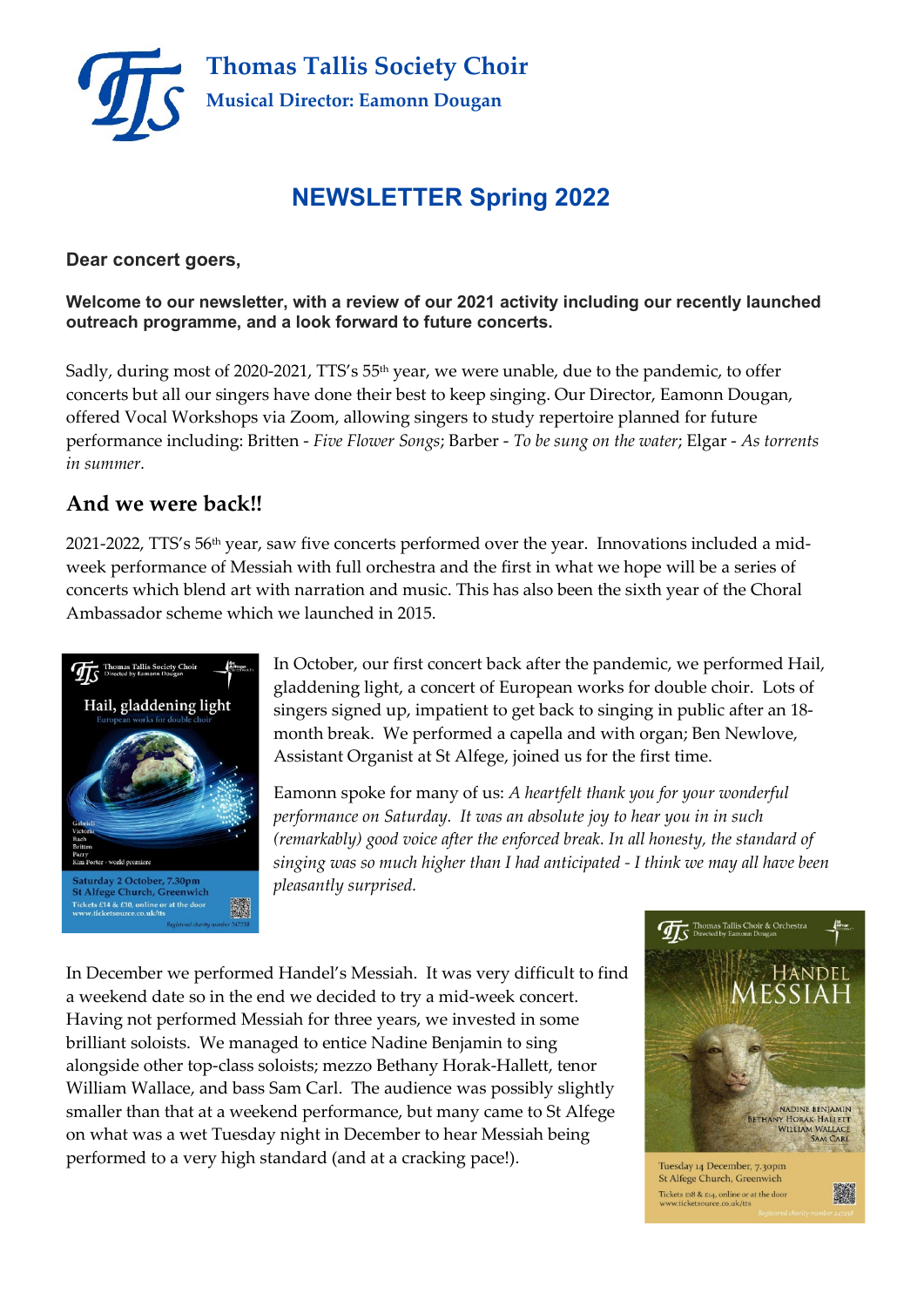

In January we added an unplanned concert and Eamonn chose Parry's Songs of Farewell. It turned out the choice of music was sadly appropriate as we heard of the death of Jacky Flurscheim (Simms), who co-founded TTS in 1965.

Jacky married Philip Simms, a professional musician and organist at St Alfege Church, in 1964 and together they launched the Thomas Tallis Society, named after another (rather more famous) organist of that parish. For years Jacky organised concerts, fixed overseas tours, and threw post-concert parties.

The concert in January was dedicated and performed in memory of Jacky. Philip, and Philip and Jacky's son Ben, were both present. Her obituary was written by her long time friend Carole O'Brien and

published in the Guardian. You can read it here: www.theguardian.com/books/2021/dec/13/jackyflurscheim-obituary.

The following concert in April was another new venture for TTS, the performance of music interspersed with reflections on paintings linked to the music. As the concert took place during Lent, the theme reflected the Passion story and our reaction to it, in a sequence of art and music.



Chris Moody, the previous Vicar of St Alfege and long-time member of TTS, provided the art narration. Six paintings were chosen by Chris including Titian's Christ carrying the Cross (1565) left. We give particular thanks to Chris for his insightful and thought-provoking observations on the paintings.



The programme was very well received by the audience and the mixture of visual art and music is a format which we plan to develop.



The final concert of the year will be a concert of music by female composers: **She, Her, Hers** on Saturday 2 July at 7.30pm.

This will contrast ten centuries of music by female composers from the very early (Hildegard of Bingen, Chiara Margarita Cozzolani, Barbara Strozzi and Rafaella Aleotti) to the 19<sup>th</sup> century (Fanny Mendelssohn and Clara Schumann) to the contemporary (Margaret Rizza, Cecilia McDowall, Kerenza Briggs and Roxanna Panufnik - Hymn to St Alfege).

We will also have the first performance of a new TTS commission.

Tickets are on sale now £15 and £10, online at www.ticketsource.co.uk/tts

## **Provisional concert dates for next season are:**

Saturday 17 September 2022 Saturday 12 November 2022 Saturday 3 December 2022 Saturday 18 March 2023 Saturday 24 June 2023